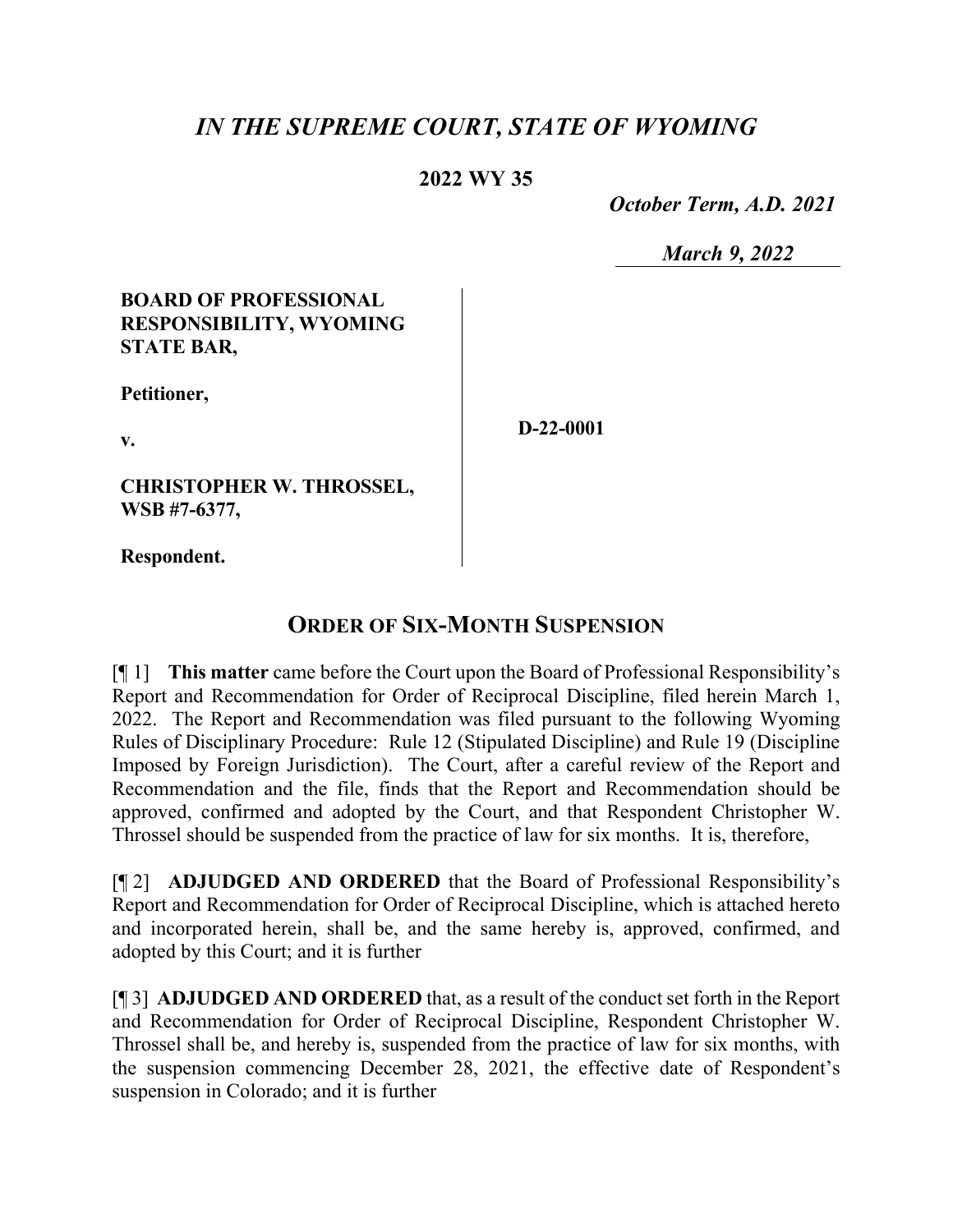[¶ 4] **ORDERED** that, during the period of suspension, Respondent shall comply with the requirements of the Wyoming Rules of Disciplinary Procedure, particularly the requirements found in Rule 21 of those rules. That rule governs the duties of disbarred and suspended attorneys; and it is further

[¶ 5] **ORDERED** that, pursuant to Rule 25 of the Wyoming Rules of Disciplinary Procedure, Respondent shall reimburse the Wyoming State Bar the amount of \$50.00, which represents the costs incurred in handling this matter, as well as pay an administrative fee of \$750.00. Respondent shall pay the total amount of \$800.00 to the Wyoming State Bar on or before May 2, 2022. If Respondent fails to make payment in the time allotted, execution may issue on the award; and it is further

[¶ 6] **ORDERED** that the Wyoming State Bar may issue the agreed press release contained in the Report and Recommendation for Order of Reciprocal Discipline; and it is further

[¶ 7] **ORDERED** that the Clerk of this Court shall docket this Order of Six-Month Suspension, along with the incorporated Report and Recommendation for Order of Reciprocal Discipline as a matter coming regularly before this Court as a public record; and it is further

[¶ 8] **ORDERED** that, pursuant to Rule 9(b) of the Wyoming Rules of Disciplinary Procedure, this Order of Six-Month Suspension, along with the incorporated Report and Recommendation for Order of Reciprocal Discipline shall be published in the Wyoming Reporter and the Pacific Reporter; and it is further

[¶ 9] **ORDERED** that the Clerk of this Court cause a copy of this Order of Six-Month Suspension to be served upon Respondent Christopher W. Throssel.

[¶ 10] **DATED** this 9<sup>th</sup> day of March, 2022.

## **BY THE COURT:**

 $\sqrt{s}$ 

**KATE M. FOX Chief Justice**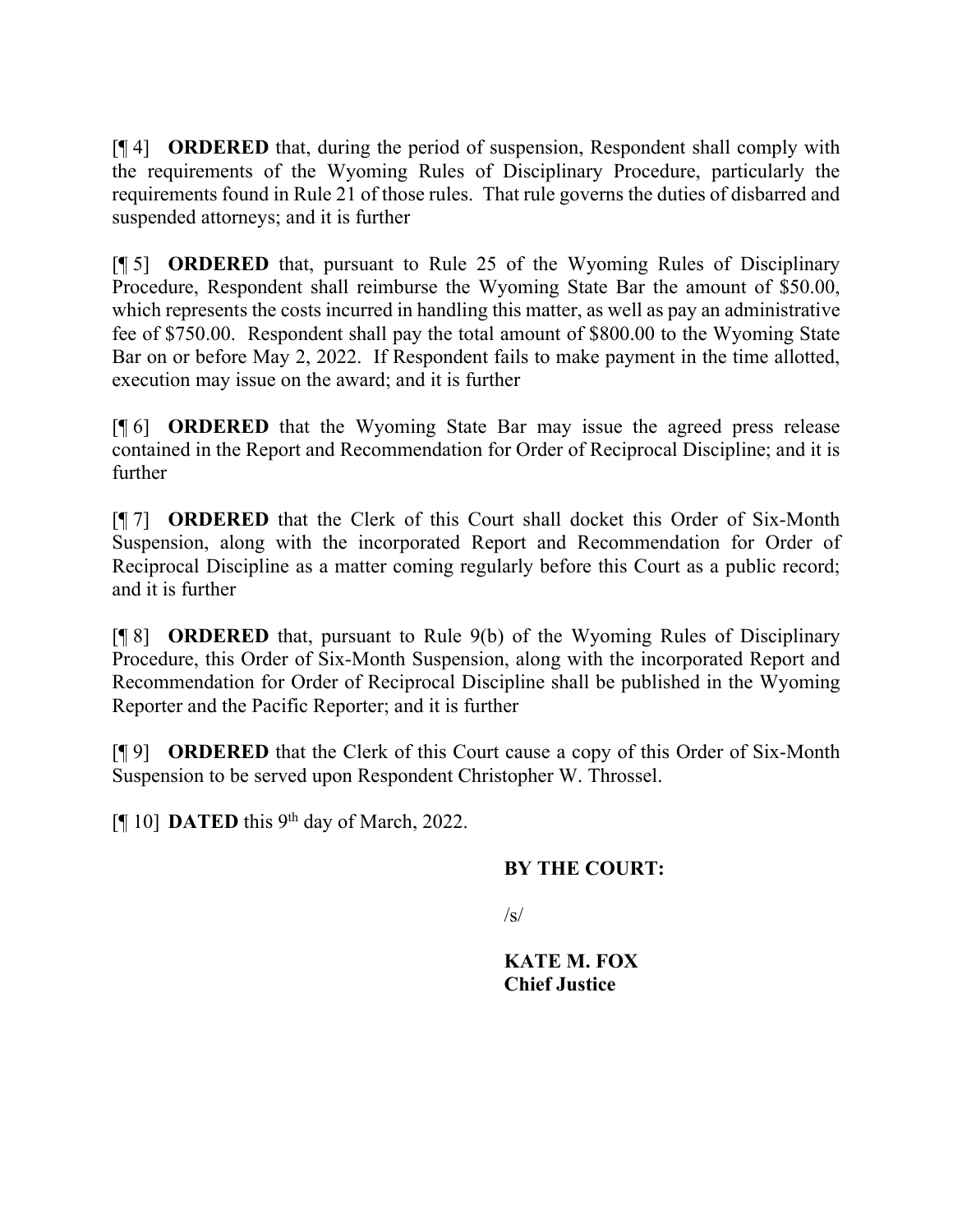# $D - 22 - 0001$

IN THE SUPREME COURT

#### **BEFORE THE SUPREME COURT STATE OF WYOMING**

| In the matter of                                        |                         | <b>STATE OF WYOMING</b><br><b>FILED</b>               |  |
|---------------------------------------------------------|-------------------------|-------------------------------------------------------|--|
| <b>CHRISTOPHER W. THROSSEL,</b><br><i>WSB</i> # 7-6377, | <b>WSB No. 2022-007</b> | $MAR - 12022$                                         |  |
| Respondent.                                             |                         | <b>SHAWNA GOETZ, CLERK</b><br><b>YOU CHIEF DEPUTY</b> |  |
|                                                         |                         |                                                       |  |

#### **REPORT AND RECOMMENDATION FOR ORDER OF RECIPROCAL DISCIPLINE**

THIS MATTER came before a Review Panel of the Board of Professional Responsibility on the 11<sup>th</sup> day of February, 2022, for consideration of the Stipulated Motion for Order of Reciprocal Discipline submitted pursuant to Rules 12 and 19 of the Wyoming Rules of Disciplinary Procedure, and the Panel having reviewed the Stipulation, the accompanying affidavit of factual basis and being fully advised in the premises, FINDS, CONCLUDES and RECOMMENDS as follows:

 $\mathbf{1}$ . Respondent was admitted to practice in Wyoming in 2020. He is a resident of Colorado, where he is also licensed to practice law.

 $2.$ During 2020, Respondent was charged with two separate acts of domestic violence in Colorado. Respondent pleaded guilty to both charges and was placed on probation. Respondent thereafter completed domestic violence treatment he was required to undergo as a condition of probation. Respondent has complied with all other terms of his probation.

3. On October 21, 2021, Respondent entered into a "Stipulation, Agreement and Affidavit Containing Respondent's Conditional Admission of Misconduct" in which Respondent conditionally admitted violating Rule 8.4(b) of the Colorado Rules of Professional Conduct.

 $4.$ On December 28, 2021, an order approving the stipulation was entered by Judge William R. Lucero, Presiding Disciplinary Judge of the Colorado Supreme Court. A true and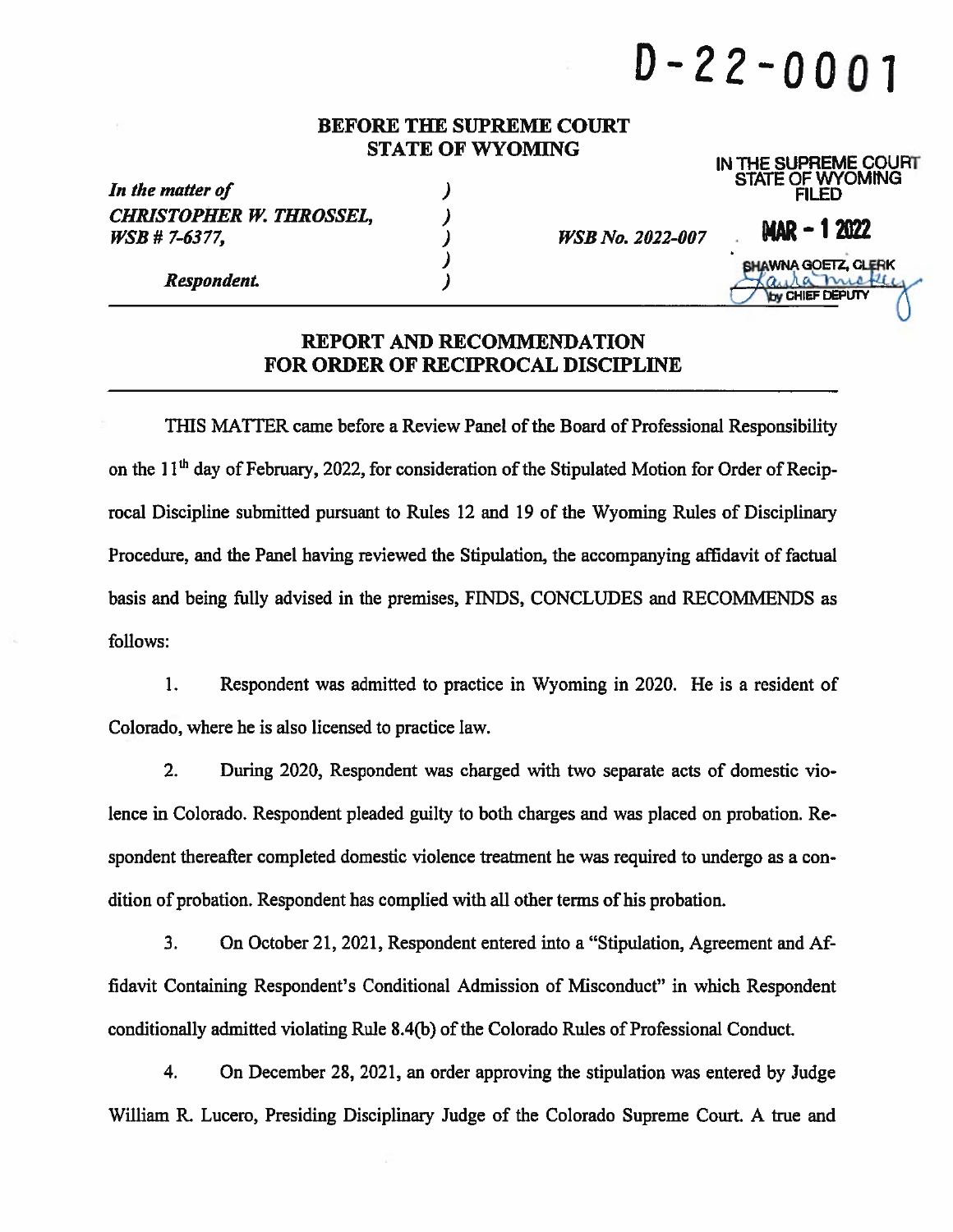correct copy of said order is attached hereto as Exhibit 2. The effect of the order is to suspend Respondent from the practice of law for a period of six months commencing December 28, 2021.

5. Wyoming's Rule of Professional Conduct 8.4(b) is identical to the Colorado rule and provides, "It is professional misconduct for a lawyer to ... commit a criminal act that reflects adversely on the lawyer's honesty, trustworthiness or fitness as a lawyer in other respects."

6. Rule 19 of the Wyoming Rules of Disciplinary Procedure requires Bar Counsel to

file a formal charge against a member of the Wyoming State Bar upon receiving notice that the

attorney has been publicly disciplined in another jurisdiction. Rule 19(d) provides:

Upon receiving notice that an attorney subject to these rules has been publicly disciplined in another jurisdiction, Bar Counsel shall obtain the disciplinary order and prepare and file a formal charge against the attorney as provided in Rule 13. If Bar Counsel intends either to claim that substantially different discipline is warranted or to present additional evidence, notice of that intent shall be given in the formal charge. If the attorney intends to challenge the validity of the disciplinary order entered in the foreign jurisdiction, the attorney must file with the BPR Clerk an answer and a full copy of the record of the disciplinary proceedings which resulted in the imposition of that disciplinary order within 21 days after service of the formal charge or such greater time as the BPR Chair may allow for good cause shown. At the conclusion of proceedings brought under this Rule, the BPR shall issue a report and recommendation that the same discipline be imposed as was imposed by the foreign jurisdiction, unless it is determined by the BPR that:

- (1) The procedure followed in the foreign jurisdiction did not comport with requirements of due process of law;
- (2) The proof upon which the foreign jurisdiction based its determination of misconduct is so infirm that the BPR cannot, consistent with its duty, accept as final the determination of the foreign jurisdiction;
- (3) The imposition of the same discipline as was imposed in the foreign jurisdiction would result in grave injustice; or
- (4) The misconduct proved warrants that a substantially different form of discipline be recommended by the BPR.
- $7<sub>1</sub>$ Rule 19(a) provides, "Except as otherwise provided by these rules, a final adjudi-

cation in another jurisdiction of misconduct constituting grounds for discipline of an attorney

shall, for purposes of proceedings pursuant to these rules, conclusively establish such miscon-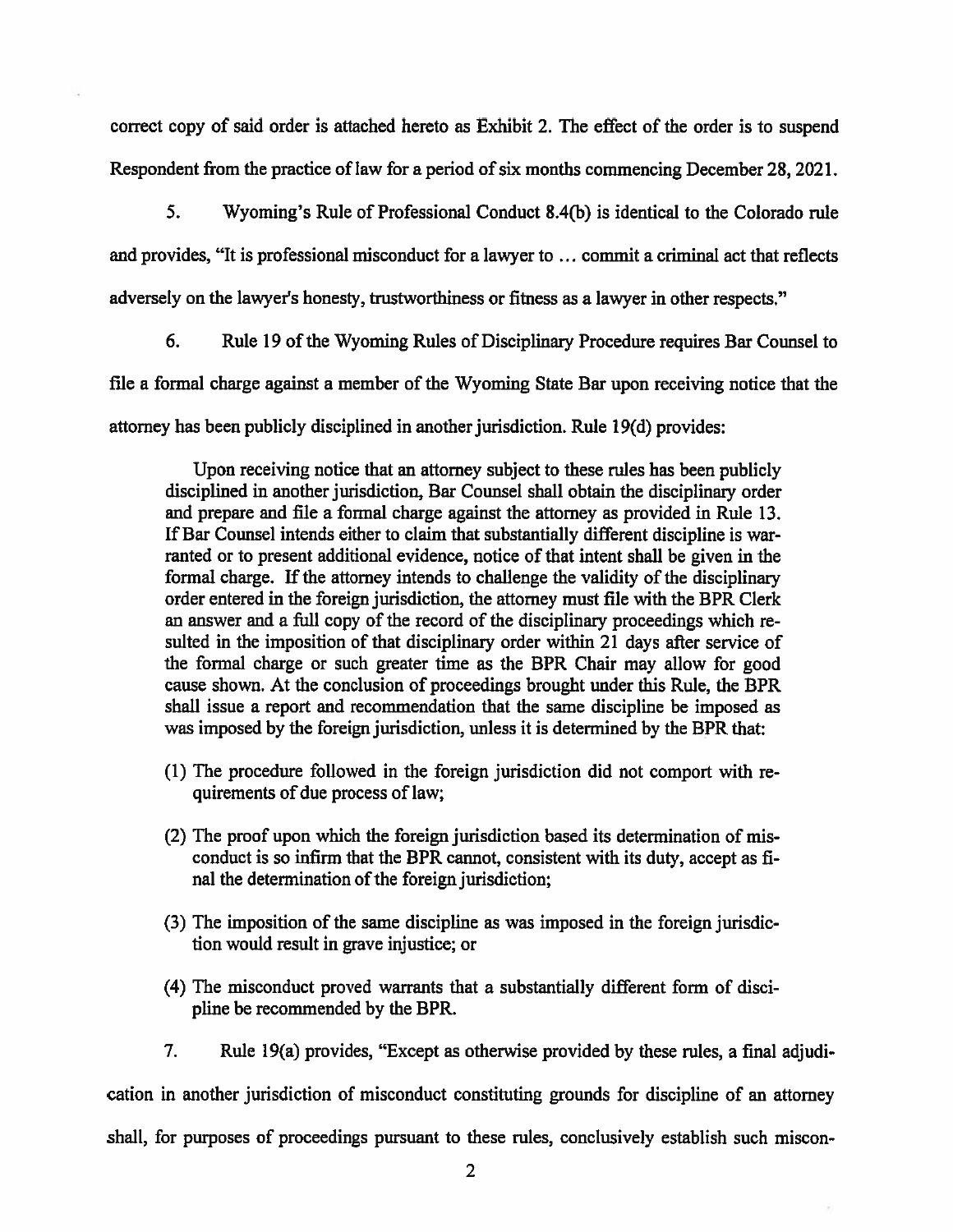duct." The Colorado order suspending Respondent for a period of six months is a final adjudication of such misconduct.

8. In this instance, Bar Counsel does not claim that substantially different discipline is warranted. Respondent does not challenge the validity of the Colorado order of suspension. Both parties agree that it would not be an efficient use of resources to require the filing of a formal charge in this matter. Respondent concedes that his conduct in the underlying disciplinary proceeding constitutes a violation of Rule 8.4(b) of the Wyoming Rules of Professional Conduct. If the Wyoming Supreme Court accepts this recommendation and suspends Respondent for a period of six months, the parties agree that the following press release may be issued:

The Wyoming Supreme Court has issued an order suspending Christopher Throssel of Fort Collins, Colorado, from the practice of law in Wyoming for a period of six months commencing December 28, 2021. Throssel, who was admitted to the Wyoming State Bar in January 2020 and has been licensed to practice law in Colorado since November 2018, was charged with two acts of domestic violence in Colorado. Throssel pleaded guilty to both charges and was placed on probation. Throssel thereafter completed domestic violence treatment he was required to undergo as a condition of probation. Throssel has complied with all other terms of his probation.

Throssel's criminal conviction in Colorado led to the initiation of disciplinary proceedings against Throssel by the Colorado Supreme Court's Office of Attorney Regulation. In the Colorado disciplinary proceeding, Throssel admitted that his conduct in the domestic violation incidents violated Colorado Rule of Professional Conduct 8.4(b), which states, "It is professional misconduct for a lawyer to ... commit a criminal act that reflects adversely on the lawyer's honesty, trustworthiness or fitness as a lawyer in other respects." Throssel agreed that a six-month suspension of his license to practice law was warranted. On December 28, 2021, an order was entered suspending Throssel from the practice of law in Colorado for a period of six months.

Throssel reported his Colorado suspension to the Office of Bar Counsel for the Wyoming State Bar. Following review of the Colorado proceedings, noting that Wyoming Rule of Professional Conduct 8.4(b) is identical to the Colorado rule, Bar Counsel agreed that a six-month suspension of Throssel's license to practice law in Wyoming was warranted. Throssel agreed and stipulated to a sixmonth suspension. The Board of Professional Responsibility (BPR) approved the stipulation and recommended that a six-month order of suspension be issued. In accepting the BPR's recommendation and suspending Throssel's license to practice law in Wyoming for a period of six months, the Wyoming Supreme Court or